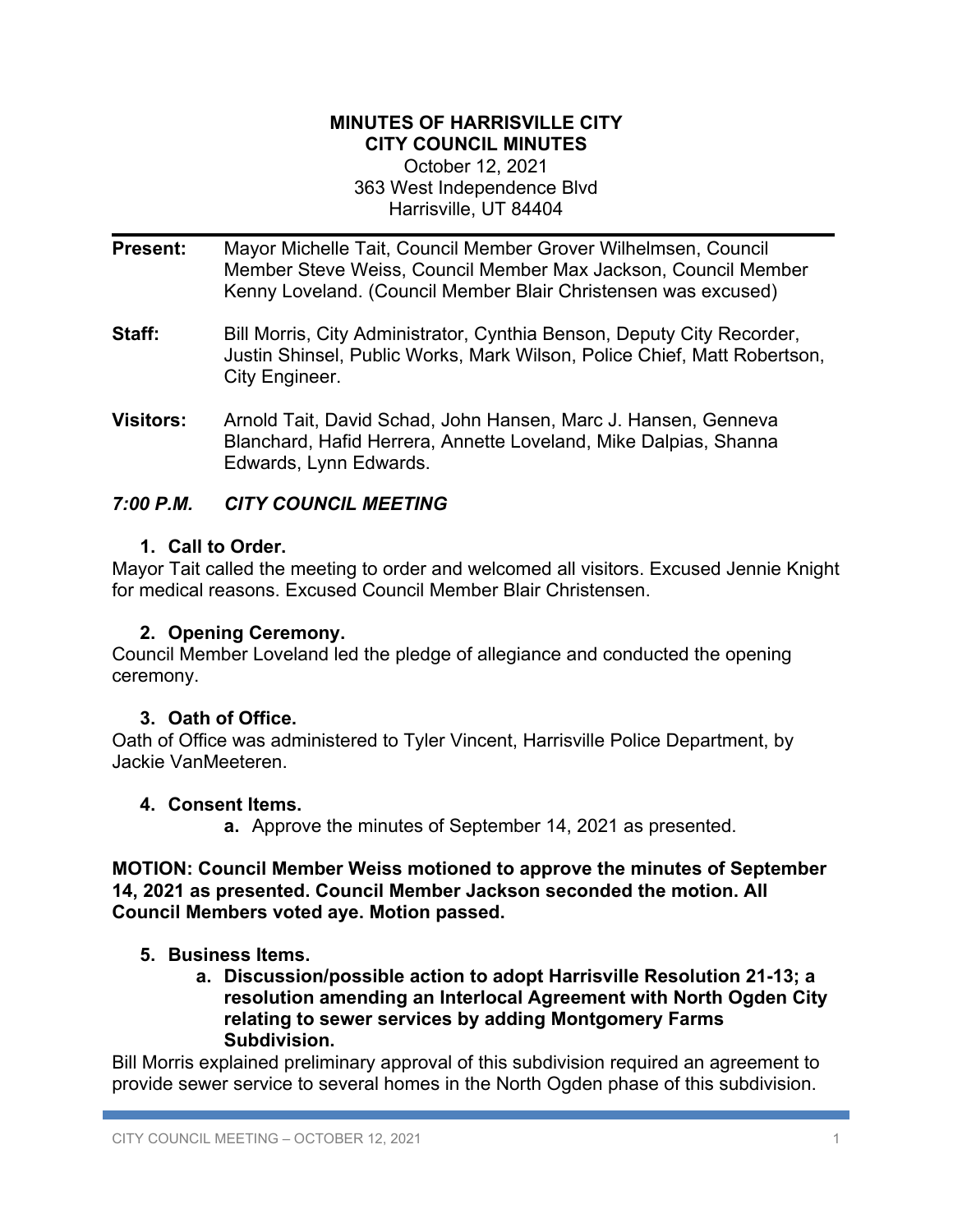He outlined the highlighted parcels and further explained North Ogden will be servicing the entire sewer line and therefore will collect the sewer utility fees on these homes. Mayor Tait clarified this is an amendment to an existing interlocal agreement. Bill Morris confirmed this agreement has already been in place with Hidden Willows West and will now include the additional eight (8) lots in Montgomery Farms.

**MOTION: Council Member Jackson motioned adopt Harrisville Resolution 21-13; a resolution amending an Interlocal Agreement with North Ogden City relating to sewer services by adding Montgomery Farms Subdivision. Council Member Loveland seconded the motion.** 

**A Roll Call Vote was taken.**

| <b>Council Member Loveland</b>   | <b>Yes</b> |
|----------------------------------|------------|
| <b>Council Member Jackson</b>    | Yes        |
| <b>Council Member Weiss</b>      | Yes        |
| <b>Council Member Wilhelmsen</b> | Yes        |

**Motion passed 4-0.**

**b. Discussion/possible action to grant Final Approval for Montgomery Farms Phase 2; a 19- lot subdivision located at approximately 100 West 2200 North.**

Bill Morris reviewed City Engineer's memo dated October 7, 2021; which include obtaining final approval of the plat and survey monuments from Weber County, complete a Storm Water Pollution Prevention Plan, file a NIO, prepare an engineer's estimate for the cost of the public improvements, final set of plans will be stamped, and a pre-construction meeting will be required.

**MOTION: Council Member Loveland motioned to grant Final Approval for Montgomery Farms Phase 2; a 19- lot subdivision located at approximately 100 West 2200 North subject to the staff memo of October 5, 2021 and the engineer's memo of October 7, 2021. Council Member Wilhelmsen seconded the motion. All Council Members voted aye. Motion passed.**

### **c. Discussion/possible action to grant Final Approval for Ashlar Cove Subdivision; a 23-lot subdivision located at approximately 375 West 1125 North.**

Bill Morris reviewed the City Engineer's Memo dated October 7, 2021. He reviewed state requirements when developments impact water rights and associated ditch use with subdivisions. When there are a lot of ditch users, it is impractical to receive permission from all users on ditch agreements. The developer is proposing to relocate the ditch onto the ditch user's property but if they are unable to obtain permission, this will be piped with a fenced trail. The subdivision agreement needs to also include annexation into the Four-Mile Special Service District. Council Member Jackson recognized ditch user Mike Dalpias and asked if the understanding of the ditch use is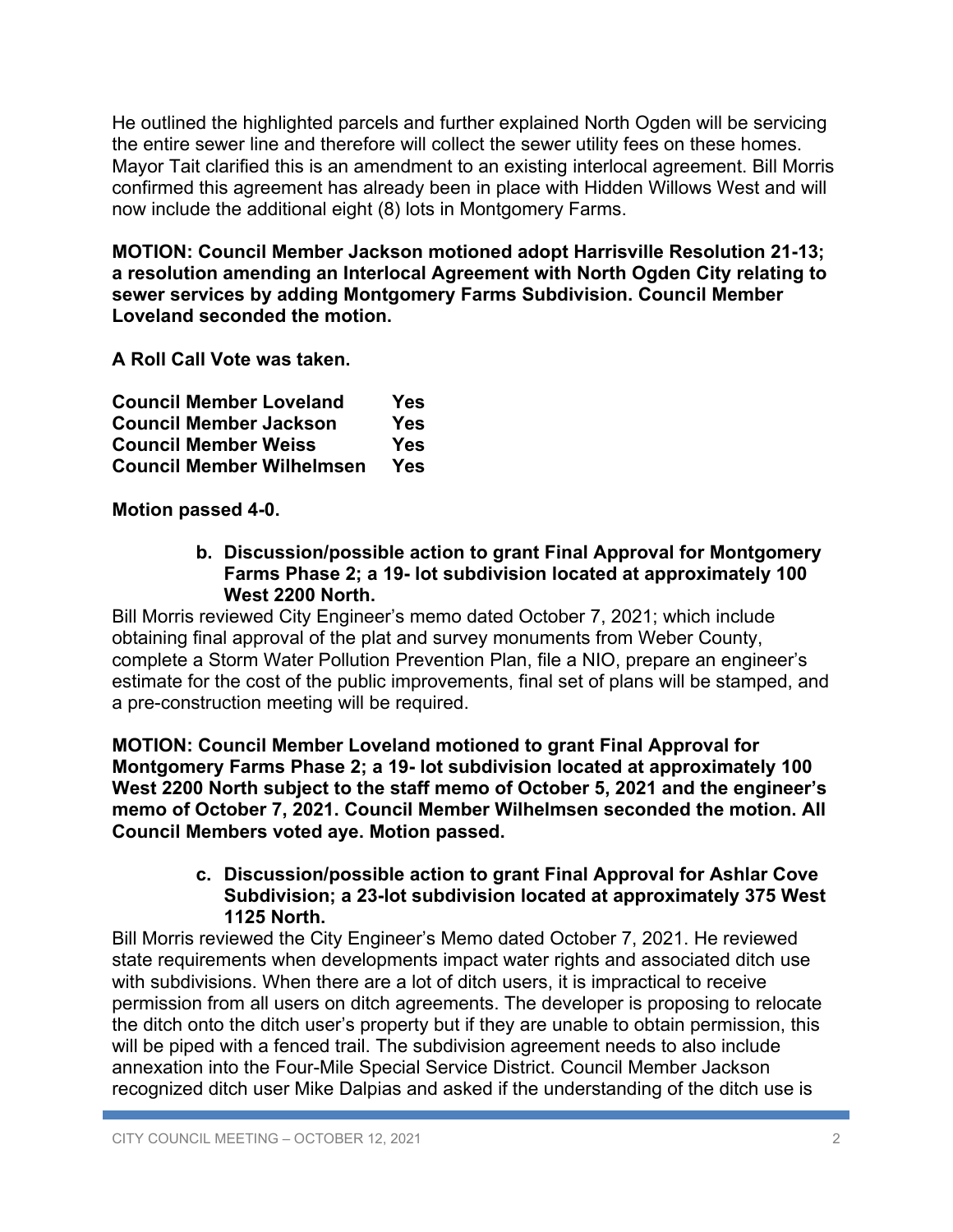clear. Mike Dalpias said he met with the developer and understands the proposal and requested that ditch users received the allotment of irrigation and the scheduled times they are currently receiving. He also realizes if the ditch is moved it will no longer be in the subdivision. Bill Morris explained if the ditch requires any maintenance, the ditch users will be responsible for repairs and damage to the pipes. Council Member Loveland asked for clarification on the elevation of the pipe at the connection from Knight Lane (375 West). Justin Shinsel explained the main concern is access to the ditch by the ditch users at the appropriate time. Jeremy Draper with Reeve's and Associates explained the Shurtliff ditch is currently too high for the roadway section and will have to be siphoned to get the flow through the pipe under the roadway. There will be a box for users to access and a drain value to remove water after the watering season. Bill Morris expressed his concern with siphons and explained he has had them fail in other cities but there will be a one-year warranty period on the subdivision.

**MOTION: Council Member Loveland motioned to grant Final Approval for Ashlar Cove Subdivision; a 23-lot subdivision located at approximately 375 West 1125 North subject to the Staff Memo of October 5, 2021 and the Engineer's Memo of October 7, 2021. Council Member Jackson seconded the motion. All Council Members voted aye. Motion passed.**

### **d. Discussion/possible action to grant Final Acceptance for Sunset View Estates.**

Justin Shinsel explained he made contact with the developer on this subdivision and went over the remaining punch list items. The developer has since corrected the outstanding issues and with this completion, final acceptance can be granted and any remaining escrow be released.

**MOTION: Council Member Weiss motioned to grant Final Acceptance for Sunset View Estates. Council Member Wilhelmsen seconded the motion. All Council Members voted aye. Motion passed.**

# **e. Discussion/possible action to approve purchase of FORMAX Shredder for Harrisville City Hall.**

Cynthia Benson explained there has been issue recently with the current shredding service. They are not fulfilling their pickup requirement and are coming outside of office hours. Rather than continue with onsite shredding services, staff is requesting to purchase a shredder. Les Olson provided a quote for two FORMAX shredders. Additional quotes were not collected.

**MOTION: Council Member Jackson motioned to approve purchase of FORMAX Shredder for Harrisville City Hall with the purchase being made under discretion of staff. Council Member Loveland seconded the motion. All Council Members voted aye. Motion passed.**

**f. Surplus of Speed Trailer**.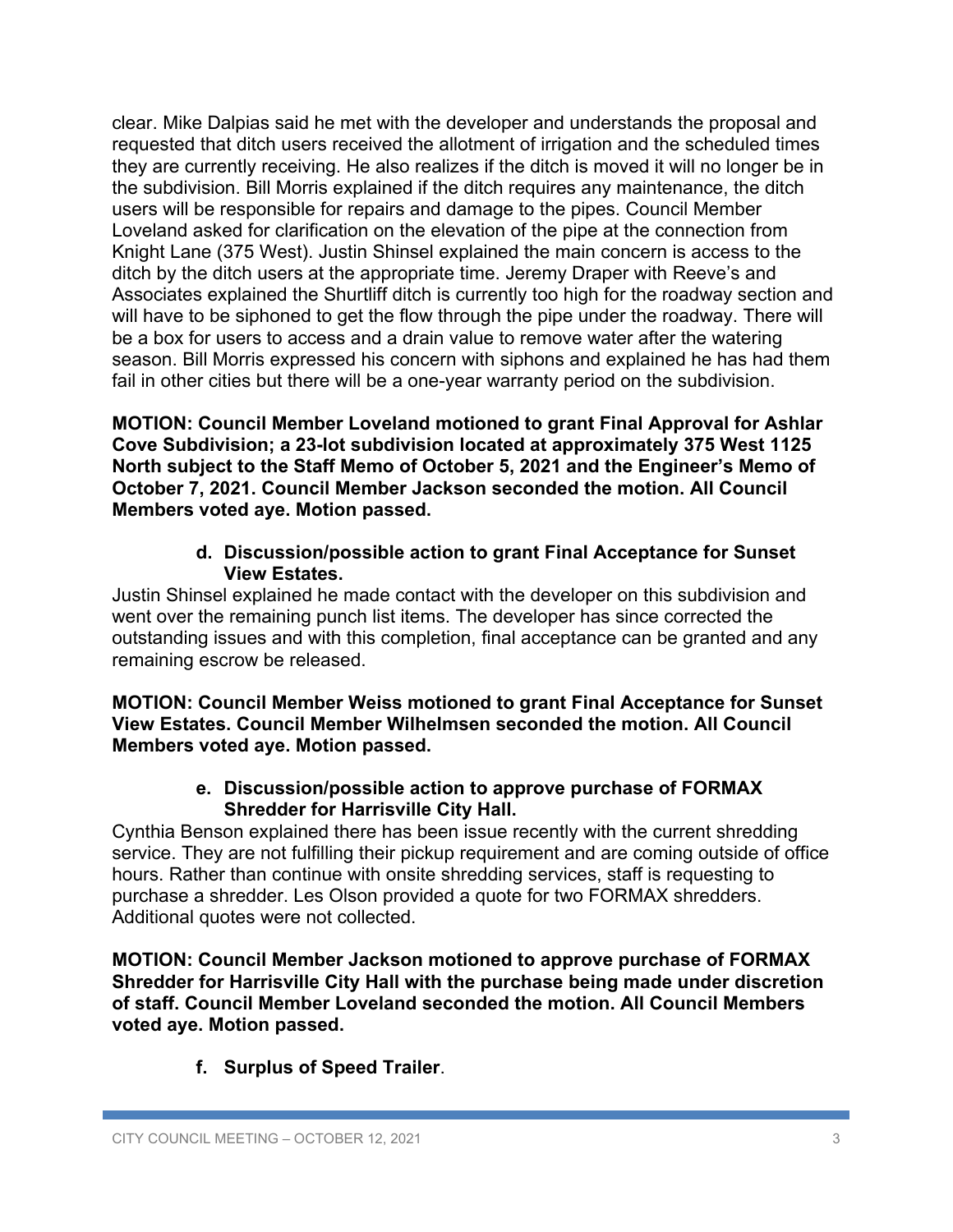Chief Wilson explained the issues that have come about with the current speed trailer. It has often had difficulty working properly and has undergone several repairs. Justin Shinsel is looking to purchase a new trailer that will have the capability to conduct traffic surveys as well as other functions.

### **MOTION: Council Member Weiss motioned to approve surplus of speed trailer. Council Member Loveland seconded the motion.**

**A Roll Call Vote was taken.**

| <b>Council Member Loveland</b>   | Yes |
|----------------------------------|-----|
| <b>Council Member Jackson</b>    | Yes |
| <b>Council Member Weiss</b>      | Yes |
| <b>Council Member Wilhelmsen</b> | Yes |

### **Motion passed 4-0.**

### **g. Fall Festival Follow-Up**

Cynthia Benson explained the schedule of events and plans for the Fall Festival. She discussed the details of the food, events and other items associated along with answering any questions the council had regarding the event.

### **6. Public Comments -** *(3 minute maximum)*

Shanna Edwards asked for clarification on the Ashlar Cove Subdivision regarding the fence and maintenance of the proposed trail. Justin Shinsel clarified the easement would be owned by the property owners but fenced on the north side. The city will maintain the asphalt trail and spray for weeds. She asked who would maintain the fence. Justin Shinsel said this will likely be a three rung fence which would be maintained by the property owners.

Shanna Edwards expressed her concern over the ordinance violations on North Harrisville Roads. She said this is a unique road that does not have CC&Rs to protect the properties and therefore they depend on the city's code. She asked if an administrative letter could be sent regarding these violations. She said she has sent letters outlining these violations in the past.

Bill Morris explained the significant staff shortage that has been taking place recently, which has caused the lapse in response. Chief Wilson explained he has had officers working code enforcement when time has allowed but the department is currently short two officers.

Mayor Tait explained the city has faced some unprecedented changes over the last eighteen months, which have included some legal challenges. She is equally concerned about the integrity of the city but has had to value public safety above public nuisance matters for some time. She intends to address these issues in future and asked for the patience of residents while we find solutions to many of these difficult issues. She expressed her appreciation for the input from residents to keep Council informed of what is occurring throughout the city.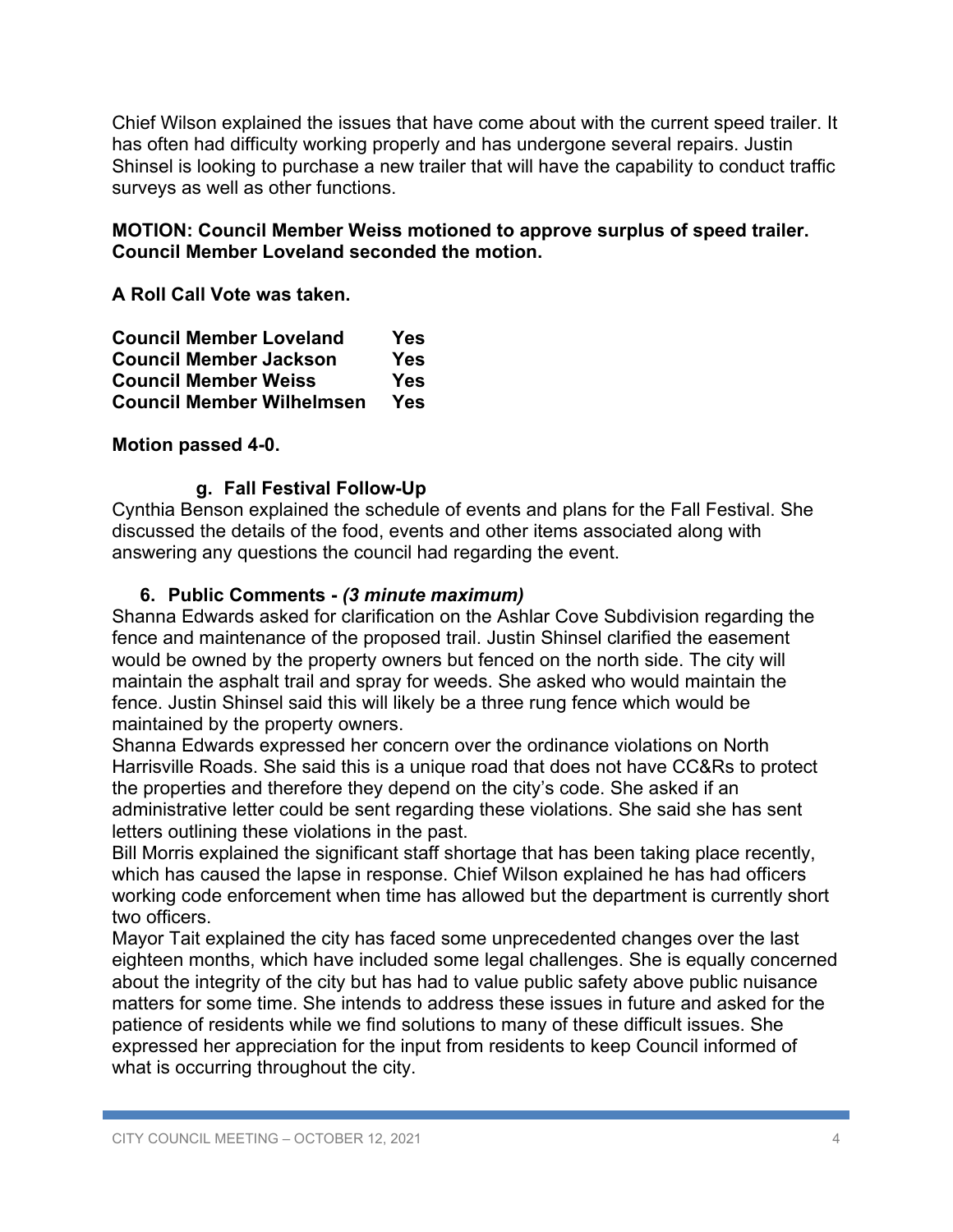Annette Loveland expressed her concern with the code violations that exist in her area. She said she appreciated being informed of the issues the city is facing. She expressed her appreciation for the Council and all they are doing despite the hardships the city is facing. She further explained this is not a neighbor-to-neighbor dispute but there are code violations that exist that need to be addressed.

Council Member Weiss asked residents to continue open communication with Council regarding code enforcement issues to maintain a paper trail. He expressed his desire to address these issues as soon as possible.

Mayor Tait explained she is often asked to turn a blind eye on certain code violations because they may not be deemed as egregious as other violations. She expressed her commitment to address all violations equally and stated she will not tolerate any favoritism.

### **7. Mayor/Council Follow-Up.**

Council Member Wilhelmsen mentioned the flyer for the Fall Festival is a great way for them to meet the candidates.

Council Member Weiss thanked everyone for coming to the employee luncheon that was held on September 24, 2021.

Council Member Jackson thanked Justin Shinsel for allowing Council Member Loveland and himself to test out some equipment.

Mayor Tait mentioned the need for volunteers for the Take Back Meds Campaign event to be held on October 23<sup>rd</sup> at Walmart. She also mentioned that a decision was reached regarding the Ogden-Weber 50<sup>th</sup> Anniversary Scholarship Program. The scholarship will be awarded to Jillian Burrup at the Fall Festival.

Bill Morris explained with the staff shortage, Chad Holbrook offered to help out in the offices.

Mayor Tait said Ben Lomond View Developer, Doug Palermo, is looking to setup a presentation regarding the development to answer questions. This will be scheduled in the near future.

### **8. Adjourn.**

**MOTION: Council Member Weiss motioned to adjourn the meeting at 8:06p.m. Council Member Wilhelmsen seconded the motioned. All Council Members voted aye. Motion passed.**

### **ATTEST:** Mayor

 **\_\_\_\_\_\_\_\_\_\_\_\_\_\_\_\_\_\_\_\_\_\_\_\_\_\_\_\_\_\_\_\_\_\_ MICHELLE TAIT**